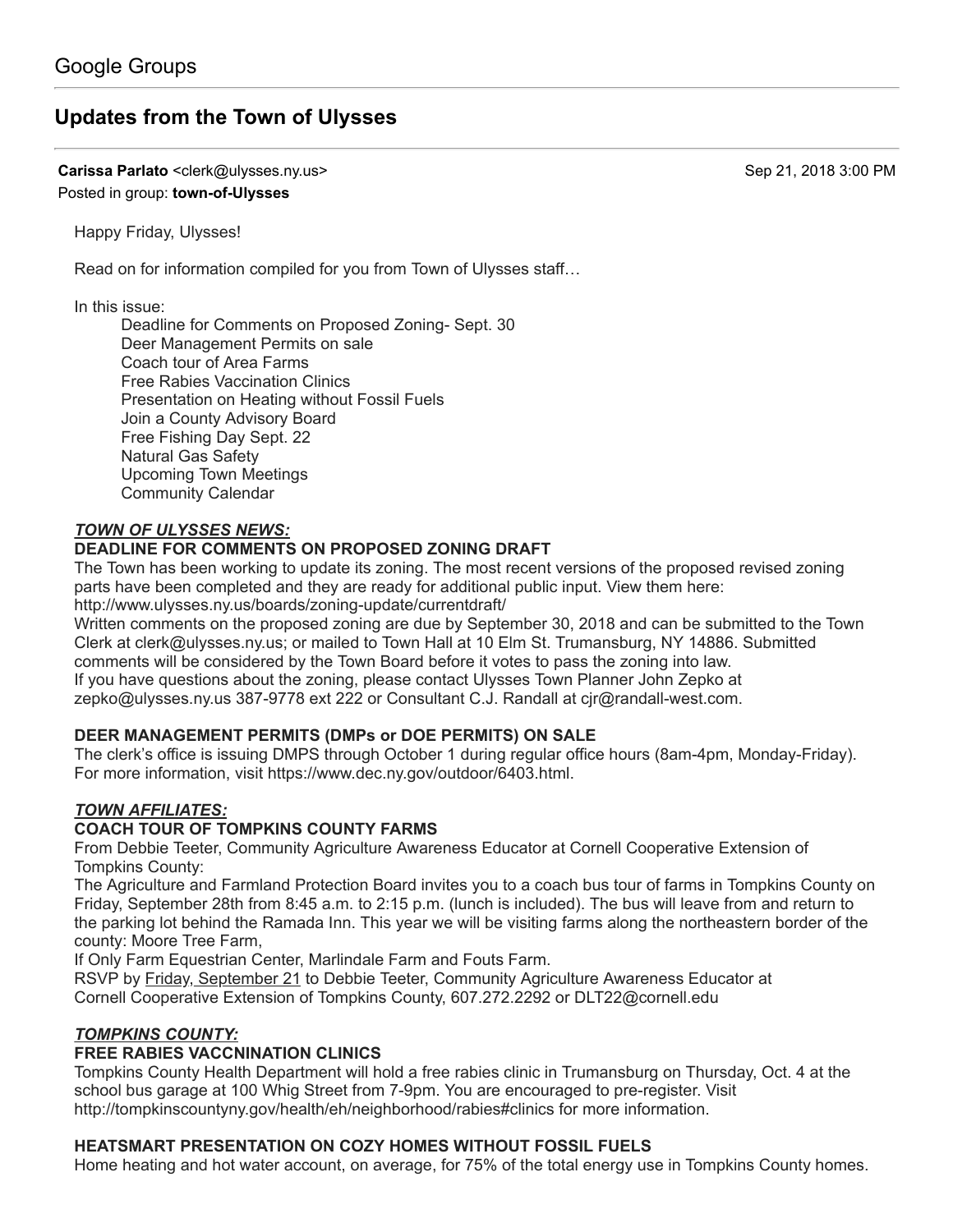HeatSmart Tompkins is a program designed to provide affordable, energy efficient ways for home heating and cooling through promotion of air- and ground-source heat pumps in combination with improvements in insulation and air sealing. Learn more and talk to vetted installers here in Trumansburg on October 9 from 6:30-8:30 at the Trumansburg Fire Hall, 74 W. Main St. Trumansburg.

Find more on HeatSmart tours of homes with heat pumps, and other information at [www.HeatSmartTompkins.org](http://www.heatsmarttompkins.org/)

## **JOIN A COUNTY ADVISORY BOARD**

Advisory boards and commissions provide recommendations to the County Legislature on matters ranging from climate adaptation to arts and culture funding and offer residents the opportunity to share a citizen's perspective with local government leaders.

This fall, Tompkins County is seeking civic-minded volunteers who represent the cultural and geographic diversity of our community to fill vacancies on several boards:

Environmental Management Council (EMC) Planning Advisory Board (PAB) Strategic Tourism Planning Board (STPB) Water Resources Council (WRC)

More information on the available seats can be found under the Department of Planning and Sustainability NEWS at [tompkinscountyny.gov/planning.](http://tompkinscountyny.gov/planning) Apply by Oct. 1 at

[www.tompkinscountyny.gov/legislature/advisory-board](http://www.tompkinscountyny.gov/legislature/advisory-board) and should be submitted by October 1, 2018.

## *NEW YORK STATE:*

## **FROM DEPT. OF ENVIRONMENATL CONSERVATION**

National Hunting and Fishing Day (Saturday, September 22, 2018) is one of six Free Fishing Days in New York State. During these days, anyone can fish the freshwaters of New York State without the need for a fishing license.

#### **FROM NYSEG-Natural Gas Pipeline Safety**

Natural gas transmission pipelines often run through rights of way on private property, unlike natural gas distribution lines that most often run under or alongside streets and roads. Transmission lines are often, but not always, marked with line markers that indicate the approximate location of the pipelines. Information on line markers includes the owner of the pipeline, the product in the pipeline and an emergency phone number.

Below are some important reminders to keep you and your family safe:

\* Use your senses to detect natural gas leaks. A natural gas leak is usually recognized by smell, sight or sound. A distinctive sulfur-like odor, similar to rotten eggs, is added to natural gas so you'll recognize it quickly.

\* If you suspect a natural gas leak, get up, get out and get away! Then call us immediately at 1.800.572.1121 or 911 from a safe location. We'll respond quickly to make sure you and your family are safe.

\* Safe digging is no accident. Please call Dig Safely New York at 811 at least two days, but not more than 10 days, in advance of your work, so utility operators in your area can mark any buried utility lines before you start your work.

\* Have your heating system, chimney, flues and vents checked\* once a year by a professional.

**UPCOMING TOWN MEETINGS:** (All are open to the public and meet at the Town Hall) All town meetings are held at the town hall at 10 Elm St., Trumansburg, unless noted otherwise. For agendas and other meeting information, click on the event on the calendar here: <http://ulysses.ny.us/calendar/?category=Government>

### **COMMUNITY CALENDAR:**

Check the community calendar at [http://www.ulysses.ny.us/calendar/.](http://www.ulysses.ny.us/calendar/) You can also submit your own events.

------------------------------------------------------------------------------------------------------------------------------- Forward this message to anyone else that you think would be interested. We'd love to connect with more residents. To send questions or comments, or be removed from this list, please e-mail [clerk@ulysses.ny.us](mailto:clerk@ulysses.ny.us) ---

Best, Carissa Parlato, CMC (Certified Municipal Clerk) Ulysses Town Clerk, Tax Collector, Records Manager, Notary Public